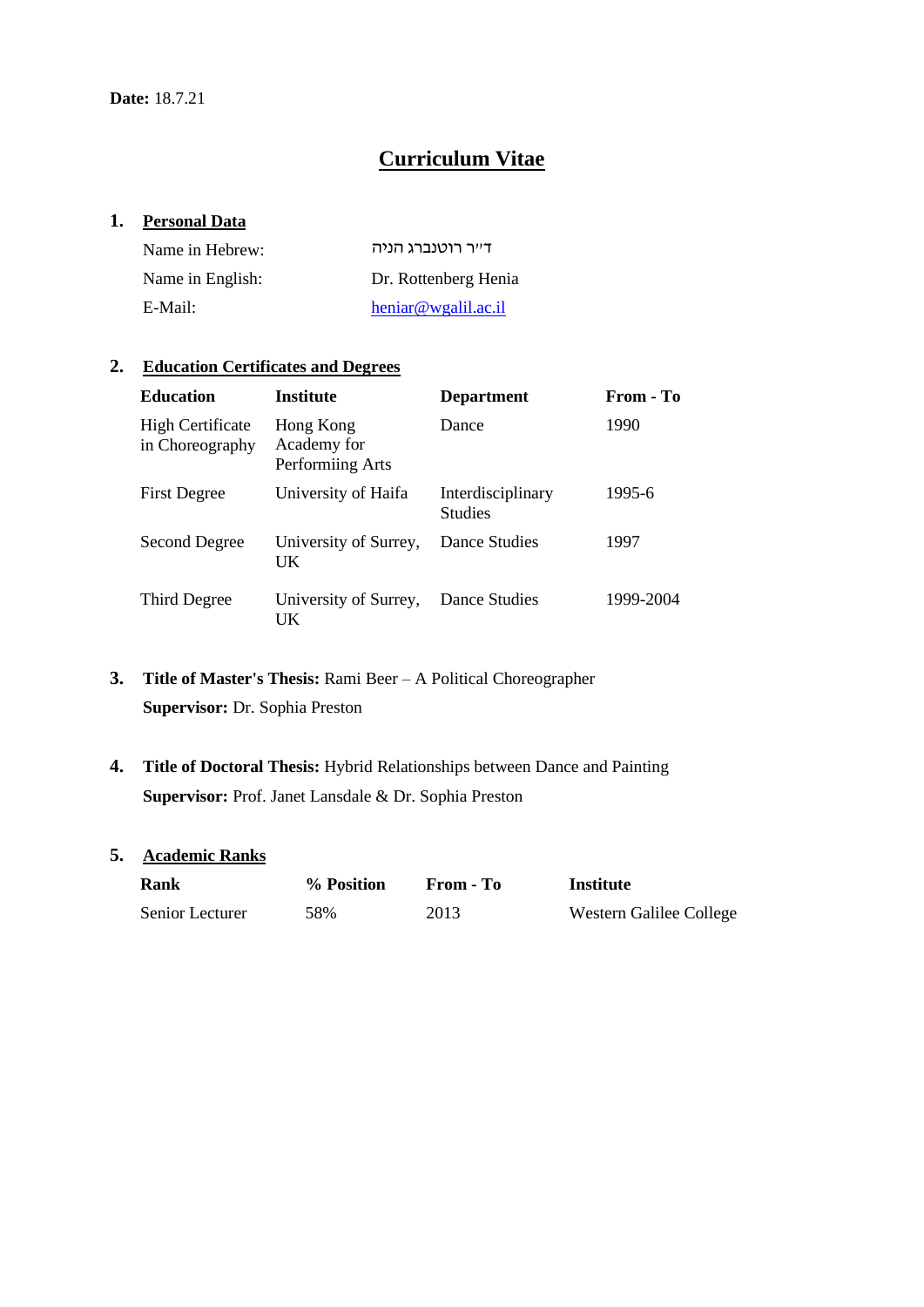## **6. Supervising Graduate and Post-Graduate Students**

|                                | Names of M.A. Students (supervised by the lecturer) |                      |
|--------------------------------|-----------------------------------------------------|----------------------|
| <b>Name of Student</b>         | <b>Year of Completion</b>                           | <b>Co-Supervisor</b> |
| Michal Hershkovitz<br>Michaeli | 2015                                                |                      |
| Diana Schuemann                | 2018                                                | Prof. Arie Kizel     |

### **7. Grants and Awards**

| Year | Name of Grant/Award                       |
|------|-------------------------------------------|
| 2019 | Excellence Award in Research and Teaching |

### **8. Research Grants**

| From-To | <b>Funding</b><br>Agency                               | <b>Title of Research</b>                                                                   | Amount               | <b>Names of Research</b><br><b>Partners</b> |
|---------|--------------------------------------------------------|--------------------------------------------------------------------------------------------|----------------------|---------------------------------------------|
| 2008    | Kibbutzim<br>College of<br>Education                   | The Movement Lexicon<br>and Syntax of Sara Levi-<br>Tanai's dance Language,<br>the Inbalit | 10,000<br><b>NIS</b> |                                             |
| 2015    | Mifal HaPais<br>Council for the<br>Culture and<br>Arts | Conflict in dance: Jewish<br>Arabs relationships in<br>Israeli dance                       | 55,000<br><b>NIS</b> | Dr. Dina Roginsky                           |

### **9. Active Participation in Conferences (Only from 2001)**

| Date | Name of<br><b>Conference</b>                 | <b>Place of</b><br>Conference                                    | <b>Subject of Conference</b>                                                                                                | Role                                                       |
|------|----------------------------------------------|------------------------------------------------------------------|-----------------------------------------------------------------------------------------------------------------------------|------------------------------------------------------------|
| 2014 | The Israeli<br>Society for<br>Dance Research | Western Galilee<br>College                                       | Moving between localization,<br>globalization and glocalization:<br>Israeli theatrical dance in the era<br>of globalization | Organizer $\&$<br>member of the<br>Scientific<br>committee |
| 2015 | The Israeli<br>Society for<br>Dance Research | Kibbutzim College<br>of Education,<br>Technology and the<br>Arts | Bodies of knowledge in dance:<br>practice, theory, learning                                                                 | Organizer $\&$<br>member of the<br>Scientific<br>committee |
| 2016 | The Israeli<br>Society for<br>Dance Research | Jerusalem Academy<br>of Music and Dance                          | Body Stories: dance, narrative and<br>expressive                                                                            | Organizer $\&$<br>member of the<br>Scientific<br>committee |
| 2017 | The Israeli<br>Society for<br>Dance Research | <b>Shaar Zion Beit</b><br>Ariella Library, Tel<br>Aviv           | Ah! All this space: perspectives<br>on spaces in motion: dance, place<br>and environment                                    | Organizer $\&$<br>member of the<br>Scientific<br>committee |
| 2018 | The Israeli<br>Society for                   | Western Galilee<br>College                                       | Dance – Audience - Community                                                                                                | Member of the<br>Scientific                                |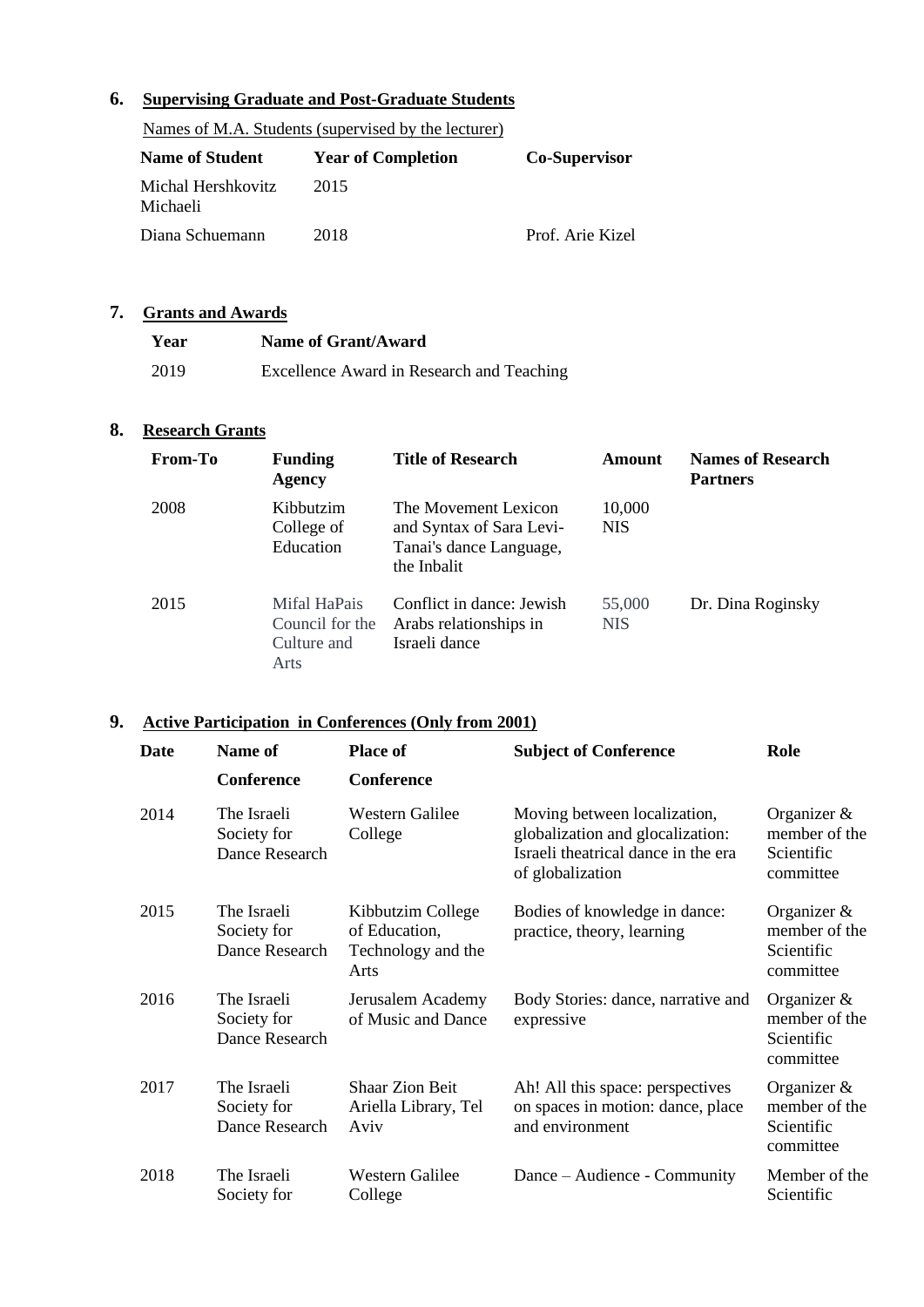| Date | Name of                                      | <b>Place of</b>     | <b>Subject of Conference</b>                       | Role                                     |
|------|----------------------------------------------|---------------------|----------------------------------------------------|------------------------------------------|
|      | <b>Conference</b>                            | Conference          |                                                    |                                          |
|      | Dance Research                               |                     |                                                    | committee                                |
| 2019 | The Israeli<br>Society for<br>Dance Research | Inbal Dance Theatre | Choreography as an extended<br>practice            | Member of the<br>Scientific<br>committee |
| 2021 | The Israeli<br>Society for<br>Dance Research | Inbal Dance Theatre | Between future and past: dance,<br>archive, memory | Member of the<br>Scientific<br>committee |

## **10. Positions Held**

| <b>From-To</b> | Institute                         | <b>Position</b> | % Position |
|----------------|-----------------------------------|-----------------|------------|
| 2004-2020      | Kibbutzim College of<br>Education | Lecturer        | 33%        |

# **11. Additional Professional Experience (Public Positions)**

| Year           | <b>Additional Professional Experience</b>                                                                                                   |
|----------------|---------------------------------------------------------------------------------------------------------------------------------------------|
| $2000 - 2003$  | Editorial board member – Dance Today Magazine [Hebrew]                                                                                      |
| $2004 - 2005$  | Vice editor of <i>Dance Today Magazine</i> , editor: Ruth Eshel [Hebrew]                                                                    |
| $2006 - 2010$  | Co-editor of Dance Today Magazine, with Ruth Eshel [Hebrew]                                                                                 |
| 2010           | Exhibition curator: Anna Sokolov: A centenary Celebration. The Ariella Dance<br>Library, Tel Aviv.                                          |
| 2011           | Exhibition curator: Yardena Cohen - Dancing between the Mediterranean Sea<br>and Mount Carmel. The Ariella Dance Library, Tel Aviv.         |
| 2011           | Exhibition curator: Dancing Inbalite: A Centenary Celebration of Sarah Levi-<br>Tanai. The Ariella Dance Library, Tel Aviv.                 |
| 2012           | Exhibition curator: Anna Sokolov: A Centenary Celebration. The Ariella Dance<br>Library, Tel Aviv.                                          |
|                | The Exhibition is displayed at: Cooley Memorial Art Gallery, Reed College,<br>Portland, USA.                                                |
|                | Hillel, Center for Jewish Student Life, The University of Wisconsin - Madison,<br>USA.                                                      |
|                | Hillel, University of Stanford, CA, USA.                                                                                                    |
| $2012 -$ today | Founding and Board Member of the <i>Israeli Society for Dance Research</i>                                                                  |
| 2013           | Member of the Artistic Judgment Committee for the Culture Minister's Prize in<br>Dance – Creativity. Ministry of Culture and Sport, Israel. |
| $2013 - 2015$  | Member of the committee for dance literature, the Israeli Center for Libraries.                                                             |
| 2017           | Judge of the Minister of Culture and Sport Prize for Life Achievements Award,<br>the field of performing arts.                              |
| $2017 - 2019$  | Member of the Dance Cluster Committee, digitization project, the National<br>Library.                                                       |
| $2018 -$ today | Board member of the Inbal Dance Theater, the multidisciplinary ethnic center                                                                |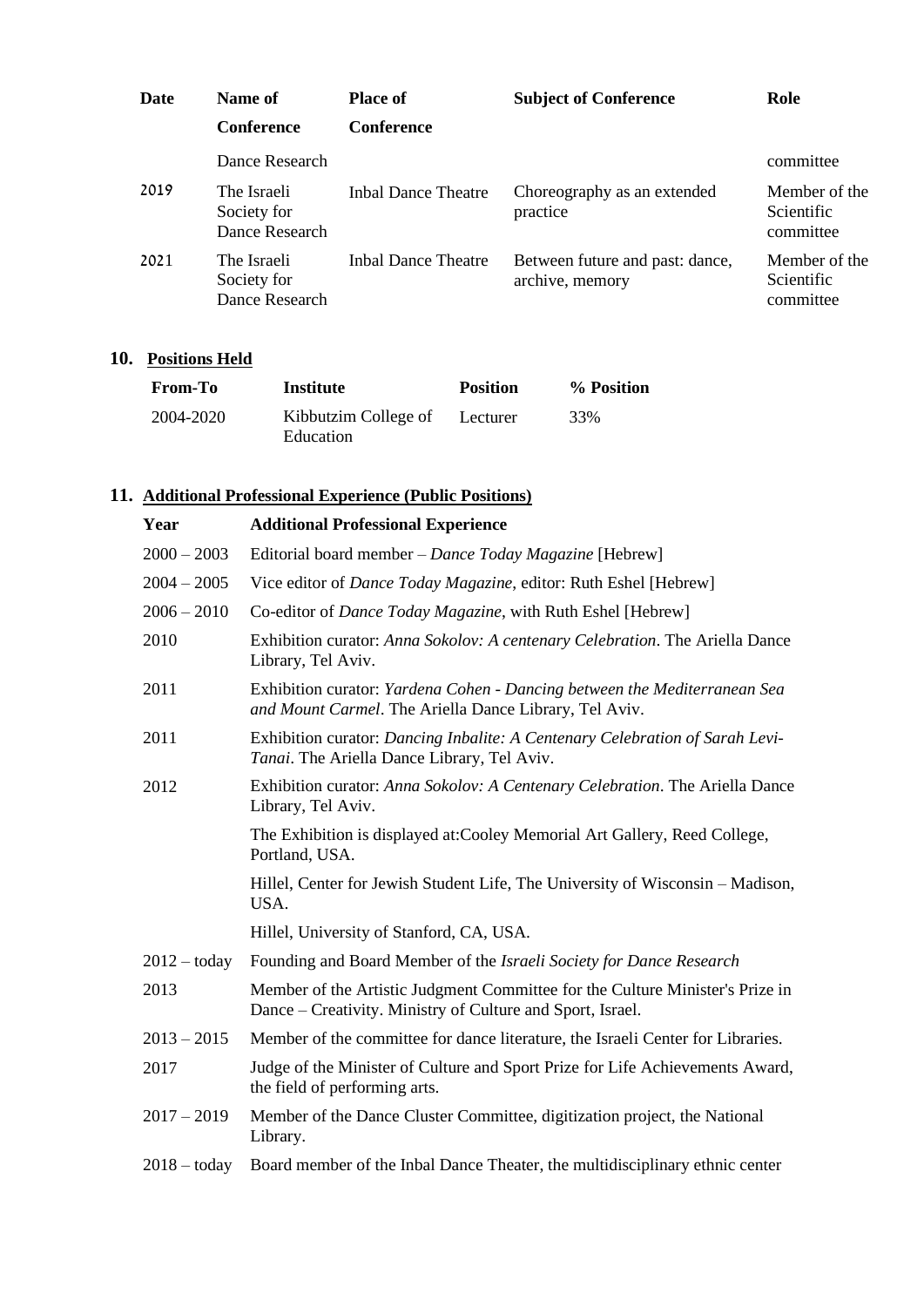### **12. Scientific Areas of Specialization**

History and Aesthetics of theatrical dance in Israel, and the dialogue between dance and painting in general.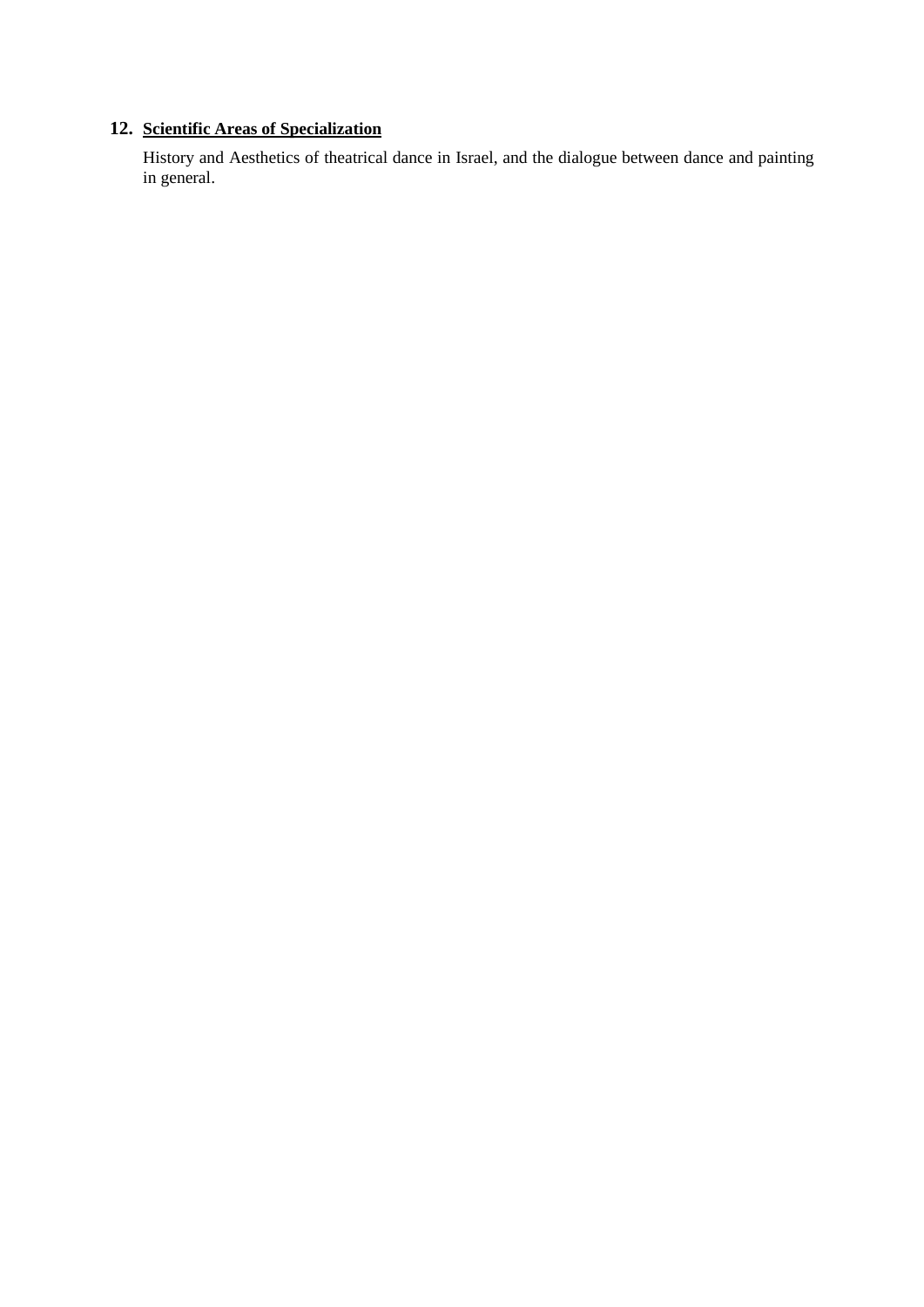### **Publications**

### **Henia Rottenberg**

#### **A. Refereed Publications**

- 1. 2012. "Intersecting Looks: Performers and Spectators in Noa Dar's *Tetris* (2006)". *Israeli Sociology*, 13:2, 401-418. [Hebrew]
- 2. 2013. "Anna Sokolow: A Seminal Force in the Development of Theatrical Dance in Israel". *Dance chronicle*, 36:1, pp. 36-58.
- 3. 2017. "Yardena Cohen Creating Hebrew Dance in the British Mandate of Palestine". *Israeli Affairs*, 23:6, pp. 1024-1042.
- 4. 2018. "Batsheva Dance Company: Learning and Dancing the Graham Repertory". *Dance Chronicle*, 41:1, pp. 51-77.

### **B. Books (as editor)**

- 5. 2009. Henia Rottenberg & Dina Roginsky (Eds.), *Dance Discourse in Israel*. Tel Aviv: Resling. [Hebrew]
- 6. 2015. Henia Rottenberg & Dina Roginsky (Eds.), *Sara Levi-Tanai: A Life of Creation*. Tel Aviv: Resling. [Hebrew]
- 7. 2018. Henia Rottenberg & Dina Roginsky (Eds.), *Points of Contact: Dance, Politics and Jewish-Arab Relations in Israel*. Tel Aviv: Resling. [Hebrew]
- 8. 2020. Rottenberg, H. & Roginsky D. (Eds). *Moving through Conflict: Dance and Politics in Israel*. UK: Routledge.
- 9. 2020. Rottenberg, H. (Ed.) *Bat-Dor: The Story of A Dance company*. Tel Aviv: Resling. 350 P. [Hebrew]

#### **C. Articles and Chapters in Books**

- 10. 2008. "Lea Anderson, Dancing and Drawing the Past into the Present". In: Janet Lansdale (Ed.), *Decentring Dancing Texts: The Challenge of Interpreting Dance, Palgrave and Macmillan, pp.* 143-159.
- 11. 2009. "Oyster: The Enigma of the Pearl". In: Henia Rottenberg & Dina Roginsky (Eds.), *Dance Discourse in Israel*, Tel Aviv: Resling, pp. 321-350. [Hebrew]
- 12. 2015. "The Inbalite Language: The Creation of Sara Levi-Tanai". In: Henia Rottenberg & Dina Roginsky (Eds.), *Sara Levi-Tanai: A Life of Creation*, Tel Aviv: Resling, pp. 251-280. [Hebrew]
- 13. 2018. "Artistic Activism: Politics and Dance in the works of Rami Be'er and Arkadi Zaides". In: Henia Rottenberg & Dina Roginsky (Eds.), *Points of Contact: Dance, Politics and Jewish-Arab Relations in Israel*, Tel Aviv: Resling, pp. 185-216. [Hebrew]
- 14. 2020. "Artistic activism: Politics and dance in the works of Rami Be'er and Arkadi Zaides". Rottenberg, H. & Roginsky D. (Editors). *Moving through Conflict: Dance and Politics in Israel*. UK: Routledge.
- 15. 2020. Rottenberg, H. Bat-Dor Dance Company: Promises for a New Stylistic Horizon. In Henia Rottenberg (Ed.), *Bat-Dor: The Story of A Dance Company* (Resling, in progress). [Hebrew]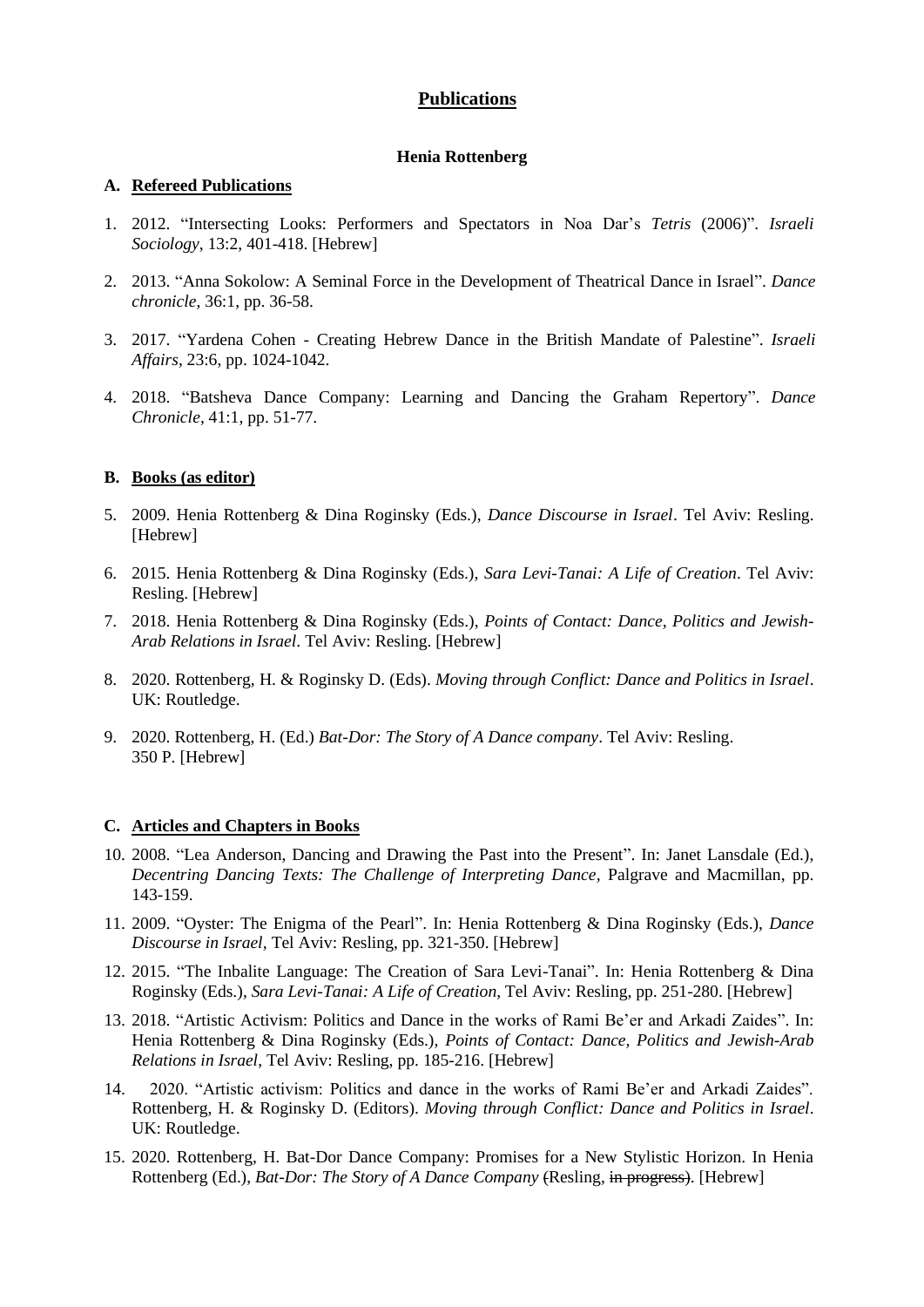#### **D. Reviews of Books in periodicals**

- 16. 2011. A Journey through Palestinian Dance, Raising Dust: a Cultural History of Dance in Palestine by Nicholas Rowe. *Dance Chronicle*, 34(2), 306-310.
- 17. 2014. Dancing and Creating Hebrew National Culture, Embodying Hebrew Culture by Aesthetics, Athletics, and Dance in the Jewish Community of the Mandate Palestine by Nina Spiegel. *Dance Chronicle*, 37(2), 263-266.

#### **E. Non-refereed publications**

- 18. 1993. Dance in Hong Kong. *Dance in Israel*, 2, pp. 30-31. [Hebrew]
- 19. 1994. Chinese on Tiptoes: An Interview with Shen Yong-fu, a dancer from Mainland China. *Dance in Israel*, 4, pp. 36-38. [Hebrew]
- 20. 1996. The Educational uniqueness of the Dance Workshop by the Kibbutzim Dance Company in Ga'aton. *Dance in Israel*, 9, pp. 101-103. [Hebrew]
- 21. 1997. "Jewish Joy" "Kol Simcha" in Ramber Dance Company. *Dance in Israel*, 11, pp. 18-19. [Hebrew]
- 22. 1998. Accessories in the work of Rami Be'er. *Dance in Israel*, 13, pp. 16-20. [Hebrew]
- 23. 2000. Between abstraction and expression: the work of Rami Be'er. *Dance Today*, 1, pp. 12-17. [Hebrew]
- 24. 2000. Mechanical dolls and virtual realities. *Dance Today*, 2, pp. 14-17. [Hebrew]
- 25. 2001. Fokine's third sex. *Dance Today*, 4, pp. 27-31. [Hebrew]
- 26. 2002. The range of possibilities in one complex an interview with Rami Be'er. *Dance Today*, 9, pp. 25-27. [Hebrew]
- 27. 2005. Reworking texts: Emanuel Gat's "Rite of Spring". *Dance Today*, 12. Pp. 35-39. [Hebrew]
- 28. 2005. The present body and the presence of the body: Ohad Naharin's "Three". *Dance Today*, 13, pp. 35-39. [Hebrew]
- 29. 2007. The Hypocrisy continues: Political protest in dance. *Behive*,14, pp. 48-51. [Hebrew]
- 30. 2008. The Don Quixote ballet: Realization of innovations alongside preservation of traditional values, *Education and Surrounding,* 24, pp. 9-11. [Hebrew]
- 31. Rottenberg & Lambersky V. (2011). Each class should be an experience, as if there will not be another class - an interview with Ariella Peled. *Dance Today*, 21, pp. 41-43. [Hebrew]
- 32. 2013. Re-engagement in the art of dance: 'Two-Room Apartment' by Niv Shenfeld and Oren Laor, *Dance Today*, 24, pp. 9-11. [Hebrew]
- 33. 2019. "White Noise": dancing cultural disorder. *Science Poetry: An Annual for Literature, Art and Science*. Weizmann Institute of Science, pp. 101-92. [Hebrew]